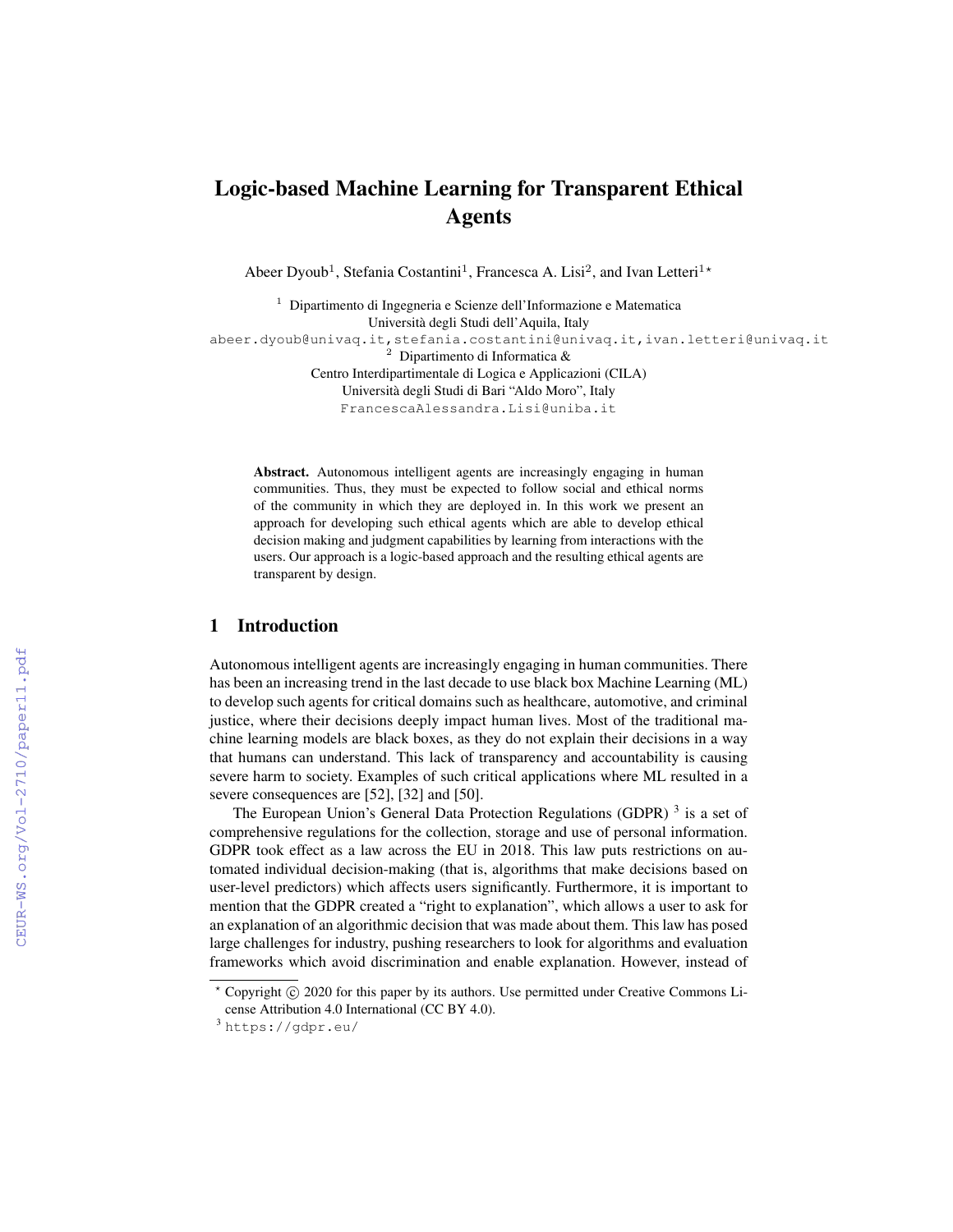trying to design models that are inherently interpretable by design, most of the recent work concentrates on "Explainable ML", where a second (posthoc) model is created to explain the first black box model. The posthoc model is an approximation of the original model, thus, explanations are often not reliable because they cannot have perfect fidelity with respect to what original model computes. As the posthoc explanation model is an approximation of the original one, then, given explanations are not always correct [35]. As a result, if we are not sure whether the explanation is correct, we hesitate to trust either the explanation or the original model.

Machine Ethics is an emerging field aiming at creating machines able to compute and choose the best ethical action. Moral judgment and decision making often concern actions that entail some harm, especially loss of life or other physical harm, loss of rightful property, loss of privacy, or other threats to autonomy. Moral judgments are also triggered by actions that affect not only the actor but others as well. When autonomous agents are to be deployed in sensitive environments like, e.g., healthcare, their behavior should be ethically constrained. In other words, those agents must be designed on ethical bases. Moral decision making and judgment is a complicated process involving many aspects: it is considered as a mixture of reasoning and emotions. In addition, moral decision making is highly flexible, contextual and culturally diverse. Since the beginning of this century there have been several attempts for implementing ethical decision making into intelligent autonomous agents, using different approaches. So far however, no fully descriptive and widely acceptable model of moral judgment and decision making exists. None of the developed solutions seem to be fully convincing to provide a trusted moral behavior. Approaches to machine ethics are classified into *topdown* approaches, which try to implement specific normative theory of ethics into the autonomous agent so as to ensure that the agent acts in accordance with the principles of this theory. The *bottom-up* approaches are developmental or learning approaches, in which ethical mental models emerge via the activity of individuals rather than expressed explicitly in terms of normative theories of ethics [51]. In other words, generalism versus particularism, principles versus case based reasoning. Both approaches to morality have advantages and disadvantages. We need hybrid approaches that combine both points of view in one framework.

Transparency is a key requirement for ethical machines, because eventually the relevant criteria for an AI system to be considered ethical will involve the system to be able to explain and justify its behavior to users or to the society as a whole. From transparency flow two attributes of particular importance in the machine ethics field and AI field in general, viz. trust and accountability. It is hard to trust a machine unless you have some understanding of what it is doing and why. Furthermore, without transparency it becomes very difficult to understand who is responsible when a machine does not behave as we expect it to. Interpretability empowers safety by enabling ML systems models to be tested, audited, and debugged which leads to increased safety of such systems [34]. Interpretability helps to detect unethical problems like bias that ML models learned, either from wrong data pre-processing or due to wrong settings parametrization, which arises from incompleteness of the problem definition. We believe however that the best way to design transparent ethical agents is the use of ML models that are inherently-interpretable (transparent by design), they provide their own explanations,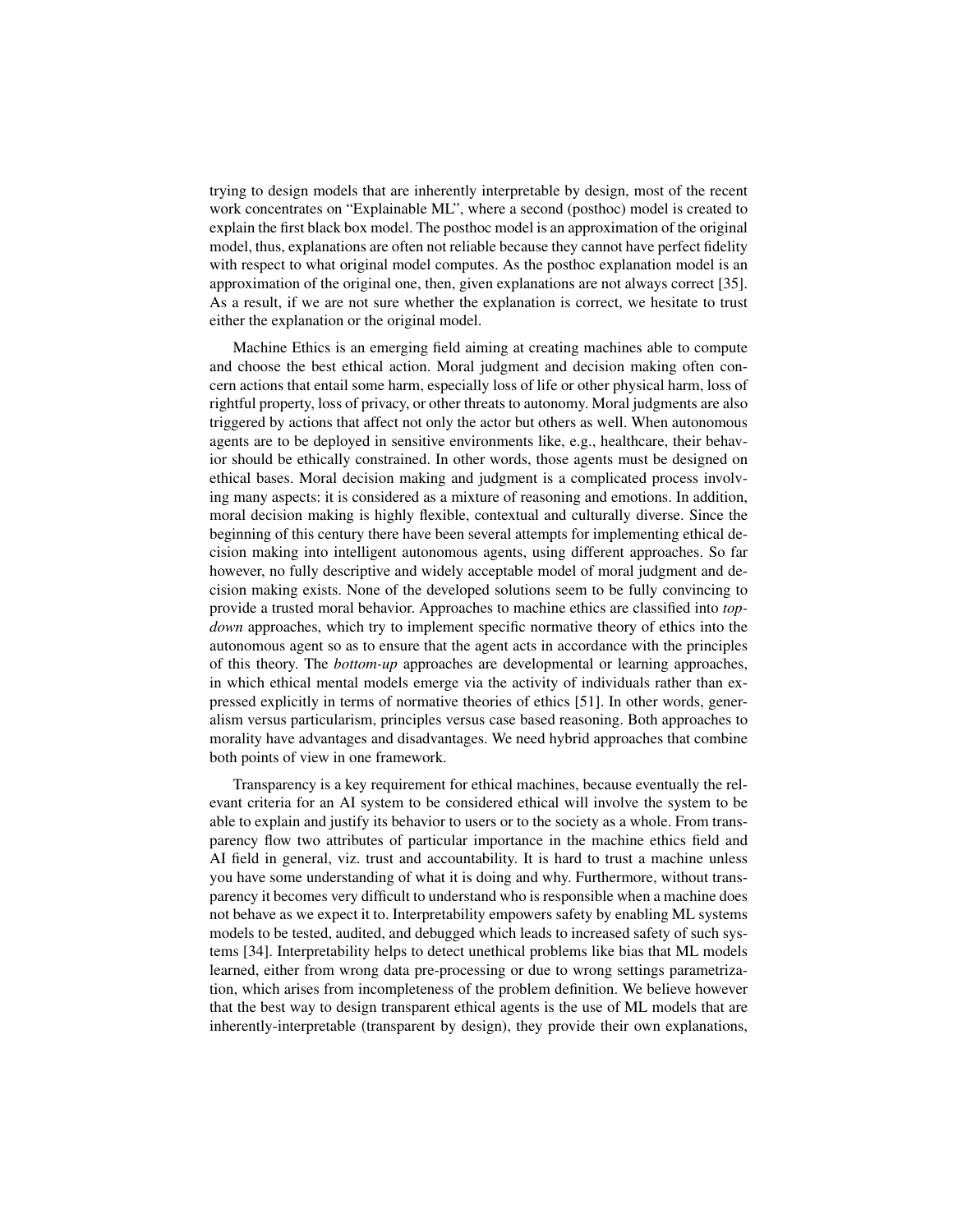which are faithful to what the model actually computes, instead of trying to explain ML black-box models.

In this work, we present a logic-based hybrid approach for implementing transparent ethical agents. The proposed approach combines deductive (rule-based) logic programming and inductive (learning) logic programming approaches in one framework for building our ethical agent. We use Answer Set Programming (ASP) for knowledge representation and reasoning, and Inductive Logic Programming (ILP) as a machine learning technique for learning from cases and generating the missing detailed ethical rules needed for reasoning about future similar cases. The newly learned rules are to be added to the agent knowledge base. ASP, a purely declarative non-monotonic reasoning paradigm, was chosen because ethical rules are known to be default rules, which means that they tolerate exceptions. This in fact nominates non-monotonic logics which simulate common sense reasoning to be used for formalizing different ethical conceptions. In addition, there are the many advantages of ASP including it is expressiveness, flexibility, extensibility, ease of maintenance, readability of its code. The availability of free *solvers* to derive consequences of different ethical principles automatically can help in precise comparison of ethical theories, and makes it easy to validate our models in different situations. ILP was chosen as a machine learning approach because it supports two very important and desired aspects of machine ethics implementation into artificial agents viz. explainability and accountability, ILP is known for its explanatory power, elements of the generated rules can be used to formulate an explanation for the choice of certain decisions over others. Comprehensibility of logic-based representations is in fact one of their most recognized advantages. Thus, the resulting agents are transparent by design. Moreover, ILP also seems better suited than statistical methods to domains in which training examples are scarce as in the case of ethical domain.

After providing some background on the adopted techniques and a discussion of related work, we present our approach considering as a sample application domain online customer service (so-called "chatbots"). However, the approach is general enough to be adopted to implement ethical agents in different domains.

# 2 Background

#### 2.1 Answer Set Programming (ASP) in a Nutshell

ASP is a logic programming paradigm under answer set (or "stable model") semantics [24], which applies ideas of autoepistemic logic and default logic. In ASP, search problems are reduced to computing answer sets, and an *answer set solver* (i.e., a program for generating stable models) is used to find solutions. An answer set Program is a collection of rules of the form:  $H \leftarrow A_1, \ldots, A_m, not A_{m+1}, \ldots, not A_n$  were each of  $A_i$ 's is a literal in the sense of classical logic. Intuitively the above rule means that if  $A_1, \ldots, A_m$  are true and if  $A_{m+1}, \ldots, A_n$  can be safely assumed to be false then H must be true. The left-hand side and right-hand side of rules are called *head* and *body*, respectively. A rule with empty body  $(n = 0)$  is called a *fact*. A rule with empty head is a *constraint*, and states that literals of the body cannot be simultaneously true in any answer set. Unlike other semantics, a program may have several answer sets or may have no answer set. So, differently from traditional logic programming, the solutions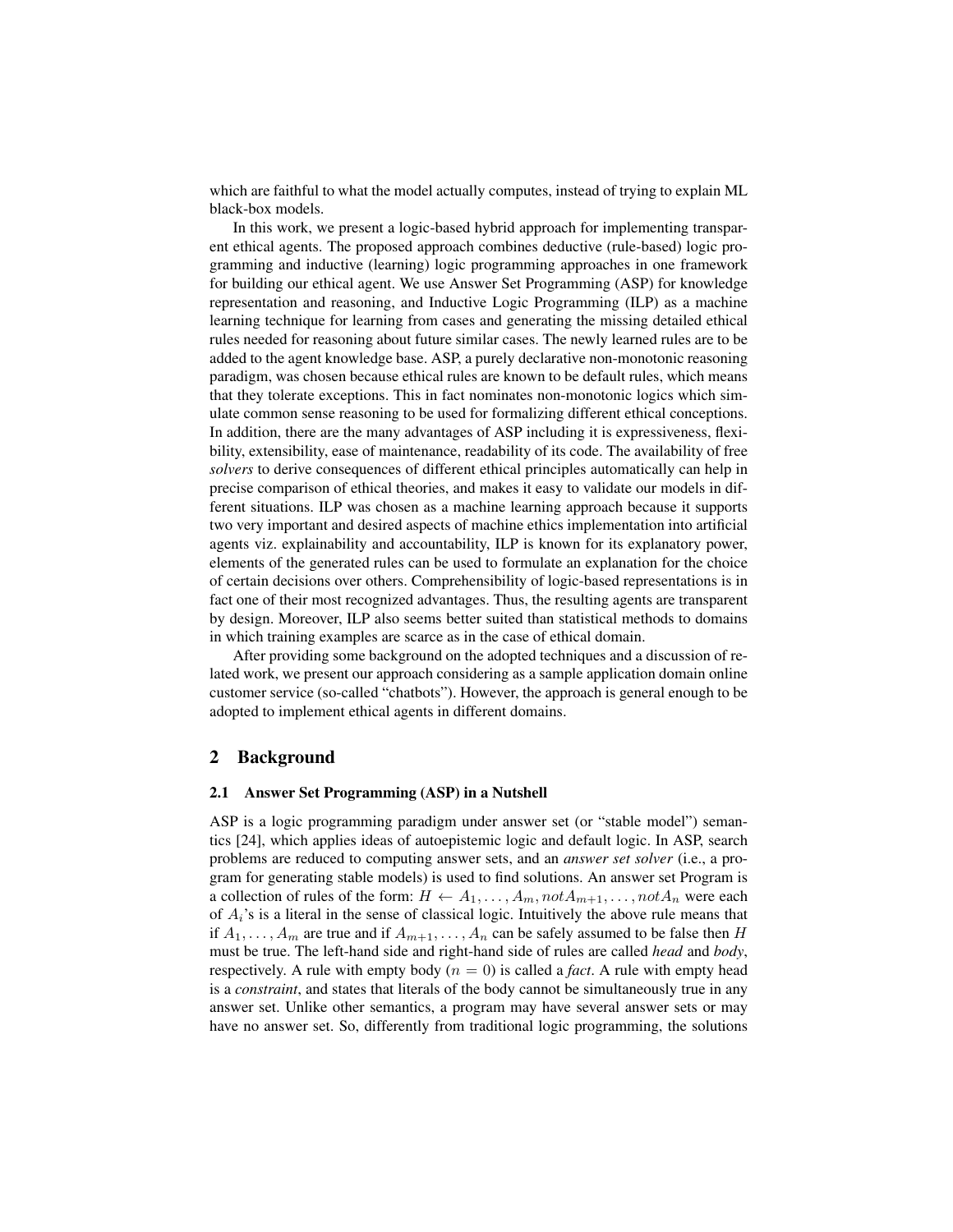of a problem are not obtained through substitutions of variables values in answer to a query. Rather, a program  $\Pi$  describes a problem, of which its answer sets represent the possible solutions, found by means of ASP *solvers*<sup>4</sup>. For more information about ASP and its applications (also to the agents realm) the reader can refer, among many, to [10, 18] and the references therein.

#### 2.2 Inductive Logic Programming in a Nutshell

ILP [36] is a branch of artificial intelligence (AI) which investigates the inductive construction of logical theories from examples and background knowledge. In the general settings, we assume a set of Examples *E*, positive  $E^+$  and negative  $E^-$ , and some background knowledge *B*. An ILP algorithm finds the hypothesis *H* such that  $B \bigcup H \models E^+$ and  $B \cup H \not\models E^-$ . The possible hypothesis space is often restricted with a language bias that is specified by a series of mode declarations *M*. A mode declaration is either a head declaration *modeh(r, s)* or a body declaration *modeb(r, s)*, where *s* is a ground literal, this scheme serves as a template for literals in the head or body of a hypothesis clause, where *r* is an integer, the recall, which limits how often the scheme can be used. A scheme can contain special *placemarker* terms of the form ] *type*, *+type* and *-type*, which stand, respectively, for ground terms, input terms and output terms of a predicate *type*. Finally, it is important to mention that ILP has found applications in many areas. For more information on ILP and applications, refer, among many to [37] and references therein.

ILP has received a growing interest over the last two decades. ILP has many advantages over statistical machine learning approaches: the learned hypotheses can be easily expressed in plain English and explained to a human user, and it is possible to reason with the learned knowledge. Most of the work on ILP frameworks has focused on learning definite logic programs (e.g. [49], [42]) and normal logic programs (e.g. [15]). In the last decade, several new learning frameworks and algorithms have been introduced for learning under the answer set semantics. ASPAL [16] is the first ILP system to learn answer set programs, by encoding ILP problems as ASP programs, and having an ASP solver find the hypothesis. Then followed by many others, see e.g. [28], [47], [46], [27].

# 3 Related Work: Logic for Programming Machine Ethics

Logic-based approaches have a great potential to model moral machines, in particular via non-monotonic logics. Ethical theories and dilemmas have always been represented in a declarative form by ethicists, who also used formal and in-formal logic to reason about them. Logical representations help to make ideas clear and highlight differences between different ethical systems.

Tom Powers in [41] assesses the viability of using deontic and default logics, to implement Kant's categorical imperative. Kant's categorical imperative ('Act only according to that maxim, whereby you can at the same time, will that it should become

<sup>4</sup> Many performant ASP solvers an Prolog interpreters are freely available, a list of them is reported at https://en.wikipedia.org/wiki/Answer\_set\_programming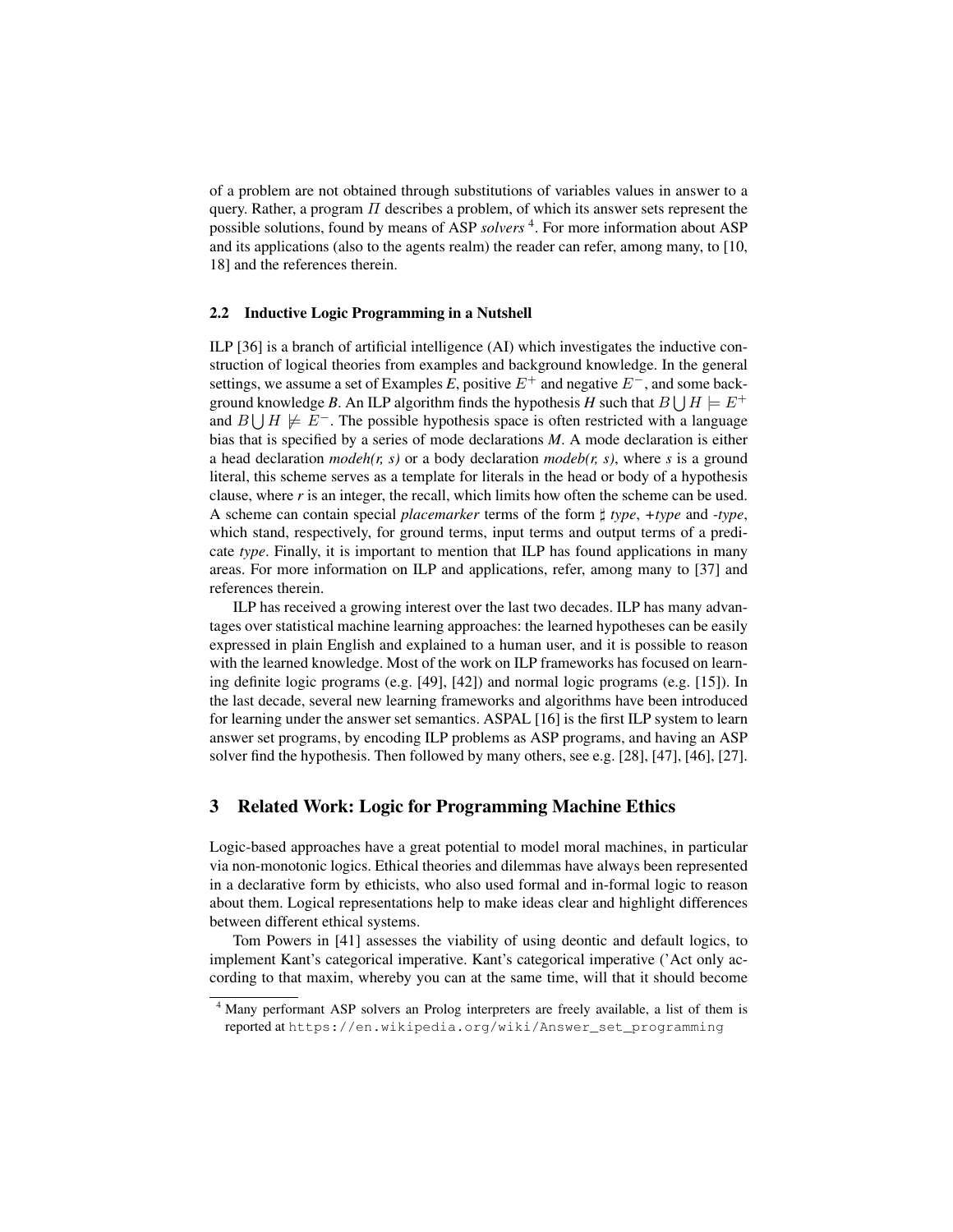a universal law without contradiction' [39]). Three views on how to computationally model categorical imperative are envisaged: First, in order for a machine to maintain consistency in testing ethical behavior, construct a moral theory for individual maxims, and map them onto deontic categories. Deontic logic is regarded as an appropriate formalism with respect to this first view. Second, there is the need for commonsense reasoning in the categorical imperative, to deal with contradiction. For this view, he refers to non-monotonic logic, which is appropriate to capture defeating conditions to a maxim. Default logic of Reiter [43] is regarded as a suitable formalism. Third, the construction of a coherent system of maxims, where the author sees such construction analogous to the belief revision problems. In the context of bottom-up construction, he envisages an update procedure for a machine to update its system of maxims with another maxim, though it is unclear to him how such an update can be accomplished. His formalisms in these three views were only considered abstractly, and no implementation is referred to address them.

In [11], the authors suggest that mechanized multi-agent deontic logics might be an appropriate vehicle for engineering ethically correct robot behaviors. They use the logical framework Athena [5], to encode a natural deduction system of Murakami [38] axiomatization of Horty's utilitarian formulation of multi-agent deontic logic [26]. The use of an interactive theorem prover is motivated by the idea that an agents operate according to ethical codes bestowed on them, and when its automated reasoning fails, it suspends its operation and asks human guidance to resolve the issue. Taking an example in health care, where two agents are in charge of two patients with different needs (patient H1 depends on life support, whereas patient H2 on very costly pain medication), two actions are considered: (1) terminate H1's life support to secure his organ for five humans; and (2) delay delivery of medication to H2 to conserve hospital resources. It starts by supposing several candidates of ethical codes, from harsh utilitarian (that both terminates H1's life and delay H2 medication) to most benevolent (neither terminates H1's life nor delay H2 medication); these ethical codes are formalized using the aforementioned deontic logics. The logic additionally formalizes behaviors of agents and their respective moral outcomes. Given these formalizations, Athena is employed to query each ethical code candidate in order to decide which amongst them should be operative, meaning that the best moral outcome (viz., that resulting from neither terminating H1's life nor delaying H2 medication) is provable from the operative one.

Other attempts tried to formalize ethical systems using modal logic formalisms [25] and then trying to operationalize these formalizations on computer, like in [11] and [41]. These formalizations are mainly based on the use of deontic logics [33], that are well adapted to ethical systems focused on laws were permission and prohibitions are well defined, but not to consequentialist ethical systems.

Pereira and Saptawijaya have proposed the use of different logic-based features, for representing diverse issues of moral facets, such as moral permissibility, doctrines of Double Effect and Triple Effect, the Dual-process Model, counterfactual thinking in moral reasoning. They investigated the use of abduction, probabilistic logic programming, logic programming updating, tabling. These logic-based reasoning features were synthesized in three different systems: ACORDA, Probabilistic EPA, QUALM [40].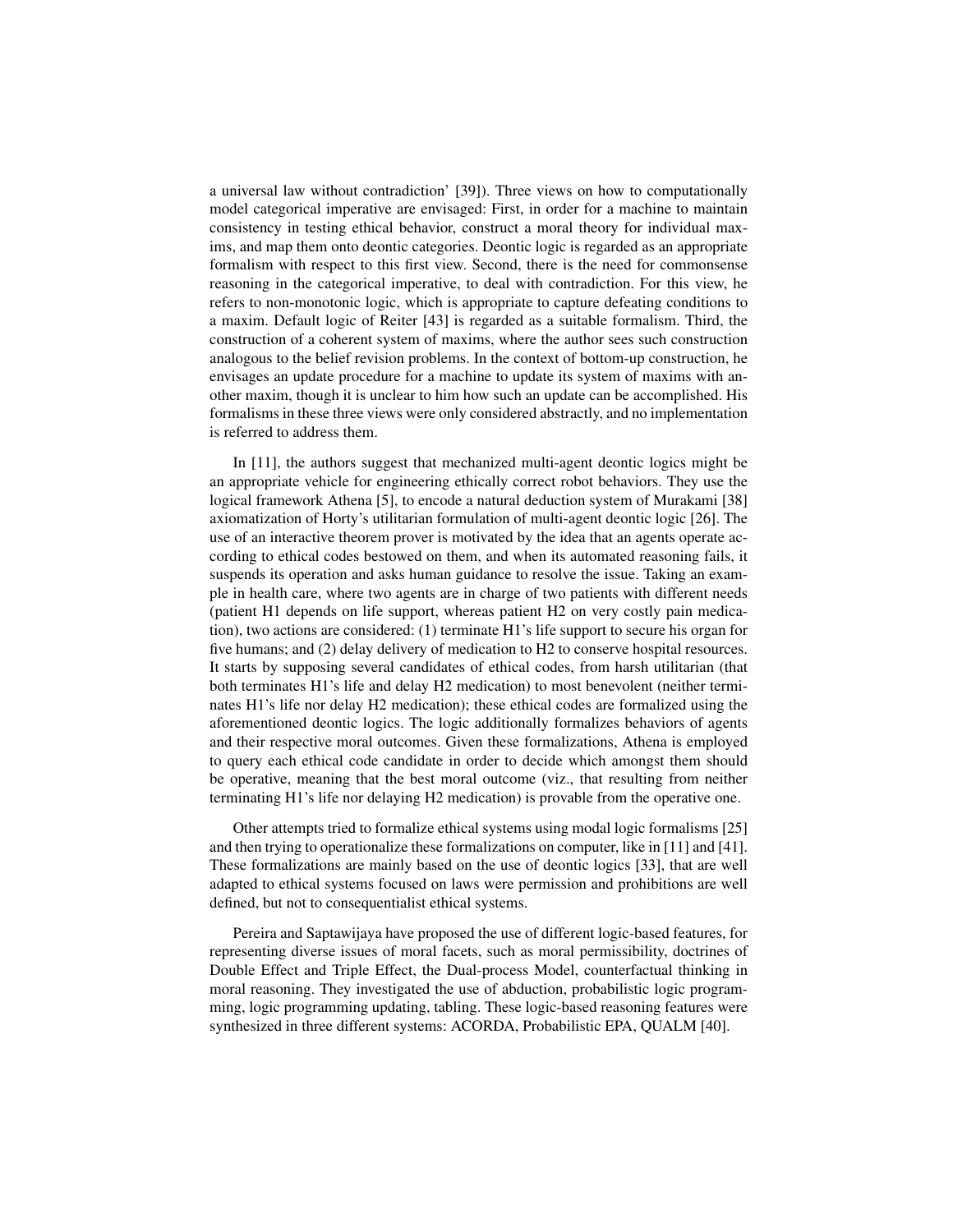One way for implementing ethical decision making is qualifying and quantifying the good and the bad ramifications of ethical decisions before taking them. This task is non-trivial, as there could be many approaches for doing this. First qualifying the 'Good' involves identifying modes for defining the 'Good' which is a controversial task because there exist a lot of theories attempting to define the 'Good'. [8] presents a model for quantifying the good after it has been qualified. For Qualifying the good, they present two modes, one based on rights and the other one is based on values. For quantifying the good, they propose a method in which they define three weighing parameters for the good and the bad ramifications of events caused by actions. Then, they integrate all weights into a single number, which represents the weight of an event in relation to a particular modality and group of people. The total weight of an event then is the difference between the sums of all its weighted good and bad ramifications. Greater weights correspond to more participation in the Good, while negative weights do more harm than good. Their approach was implemented in ASP.

In [23], the authors formalized three ethical conceptions (the Aristotelian rules, Kantian categorical imperative, and Constant's objection) using nonmonotonic logic, particularly Answer Set Programming.

In [13], authors introduced a model that can be used by the agent in order to judge the ethical dimensions of its own behavior and the behavior of others. Their model was implemented in ASP. However, the model is still based on a qualitative approach. Whereas it can define several moral valuations, there is neither a degree of desires, nor a degree of capability, nor a degree of rightfulness. Moreover, ethical principles need to be more precisely defined to capture various sets of theories suggested by philosophers.

Sergot in [45], provides an alternative representation to the argumentative representation of a moral dilemma case concerning a group of diabetic persons, presented in [6], where the authors used value-based argumentation to solve this dilemma. According to Sergot, the argumentation framework representation doesn't work well and doesn't scale. Sergot proposal for handling this kind of dilemmas is based on Defeasible Conditional Imperatives. The proposed solution was implemented in ASP.

JEREMY [3] is an implementation of the Hedonistic Act Utilitarianism. This theory states that an action is morally right if and only if that action maximizes the pleasure, i.e. the one with the greatest net pleasure consequences, taking into account those affected by the action. The theory of Act Utilitarianism has, however, been questioned as not entirely agreeing with intuition. The authors of JEREMY, to respond to critics of act utilitarianism, have created another system, W.D. [3] which avoids a single absolute duty, by following several duties. Their system follows the theory of prima facie duties of Ross [44] and is implemented in ILP. Ethics is more complicated than following a single ethical principle. According to Ross ([44]), ethical decision making involves considering several Prima Facie duties, and any single-principled ethical theory like Act Utilitarianism is sentenced to fail. ILP was used by researchers to model ethical decision making in MedEthEx [4], and EthEl [1]. These two systems are based on a more specific theory of prima facie duties viz., the principle of Biomedical ethics of Beauchamp and Childress [7]. In these systems, the strength of each duty is measured by assigning it a weight, capturing the view that a duty may take precedence over another. Then computes, for each possible action, the weighted sum of duty satisfaction, and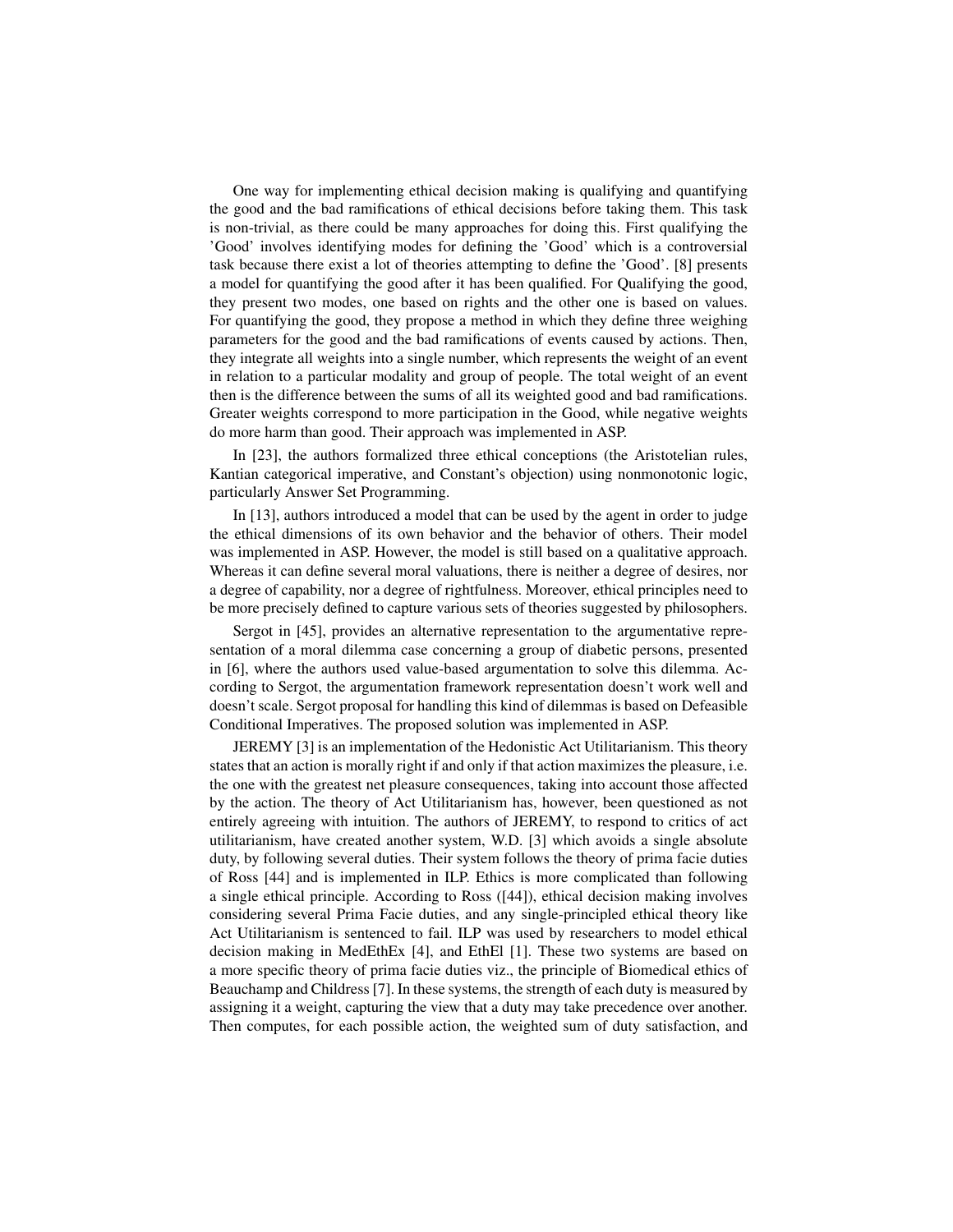the right action is the one with the greatest sum. The three systems use ILP to learn the relation *supersedes(A1,A2)* which says that action *A1* is preferred over action *A2* in an ethical dilemma involving these choices. MedEthEx is designed to give advice for dilemmas in biomedical fields, while EthEl is applied to the domain of eldercare with the main purpose to remind a patient to take her medication, taking ethical duties into consideration. GenEth [2] is another System that makes use of ILP. GenEth has been used to codify principles in a number of domains relevant to the behavior of autonomous systems.

### 4 Proposed Approach for Ethical Agent Development

Embedding norms in autonomous intelligent systems requires a clear outlining of the community in which they are to be deployed. In fact, determining which moral values to aim for and which ethical principles to adhere to in a given circumstances is one of the main challenges for ethical reasoning. Codes of ethics and conduct provide us with a framework to work within. However, enforcing codes of conduct and ethics in our intelligent agents is not an easy task. These codes are mostly abstract and based upon general principles such as confidentiality, accountability, honesty, inclusiveness, empathy, fidelity, etc., that are quite difficult to put into practice. Moreover, abstract principles such as these may contain terms whose meaning may change according to the context. It is difficult to use deductive logic only to address such a problem: it is in fact hardly possible for experts to define fine-grained detailed rules to cover all possible situations.

We need to teach our machines the codes of ethics and conduct of the domain in which they need to be deployed. Artificial agents in fact could, similarly to humans, acquire ethical decision making and judgment capabilities by implicit processes, in particular via inductive learning [51]. With increasing autonomy, there will be more situations that require morally relevant decisions to be made by the artificial agent. Many of these decisions cannot be foreseen in details. Therefore, we need bottom-up (learning) approaches because it is difficult to fully specify all possible scenarios in advance (framing problem), and because no actual agreement about explicit theory of normative ethics to be implemented [14].

In this section we present our approach. The application that we have considered as a case study is online customer service ("chatbots"). In this work we are concerned only with the ethical reasoning capabilities of our agent, other details related to the complete design of a chatbot are not handled here, for more details refer [22]. The behavior of an ethical online customer service chatbot should be dictated by the codes of ethics and conduct of her company. Codes of ethics in domains such as customer service are abstract general principles, therefore they apply to a wide range of situations. They are subject to interpretations and may have different meanings in different contexts. There are no intermediate rules that elaborate these abstract principles or explain how they apply in concrete situations. We propose an approach to generate these intermediate rules from interactions with clients through a simplified dialogue.

Initially our agent will have in her knowledge base the domain knowledge, together with a small ethical background knowledge limited to few ethical general rules repre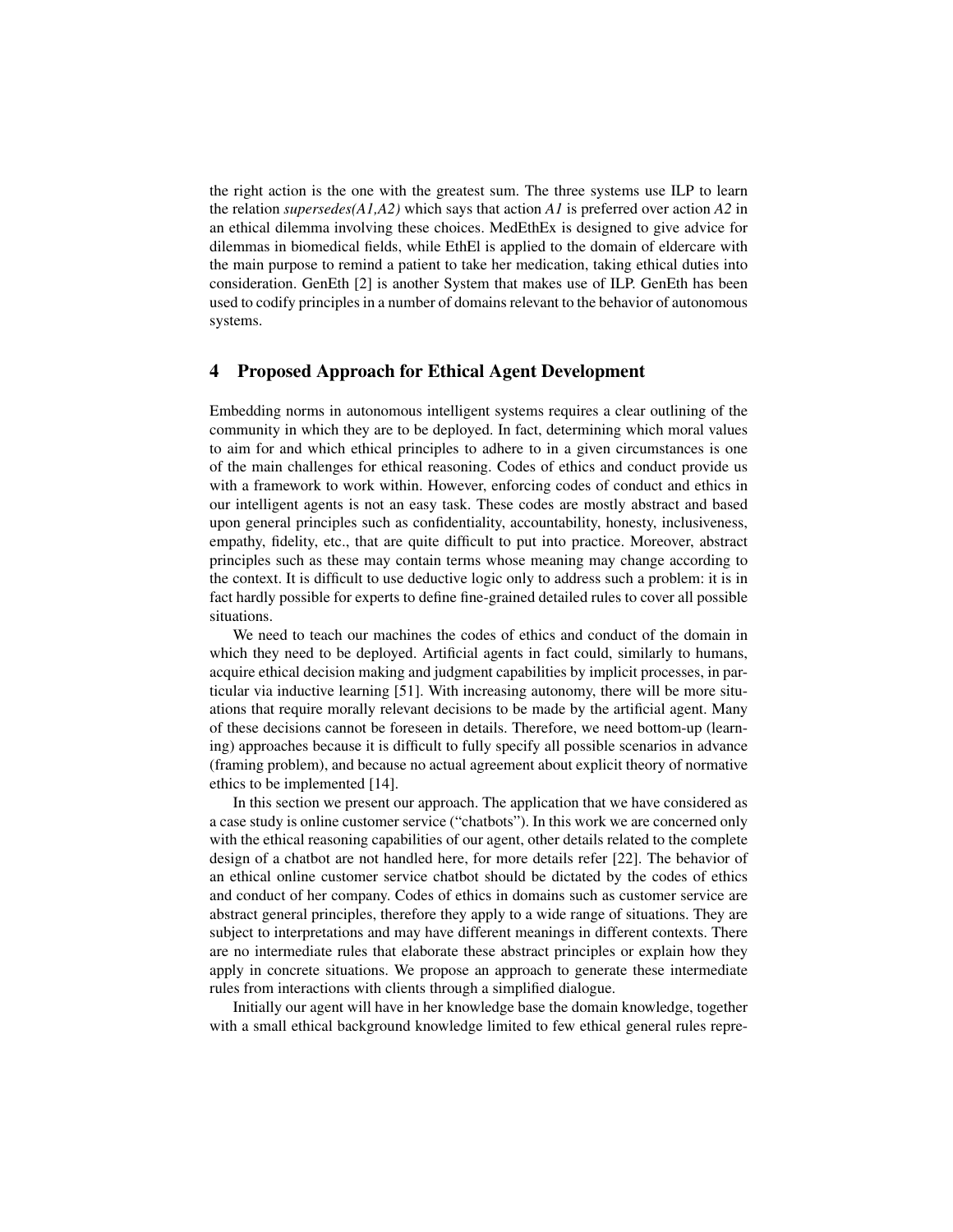sented by ASP like:

 $rule1 = {unethical(V) \leftarrow not\_correct(V), answer(V).}$ 

which says that it is unethical to provide incorrect information to the customers. The missing ethical rules are learned by our agent incrementally overtime through interactions with clients. The newly generated rules are to be added to our agent knowledge base, to be used for ethical reasoning of future cases.

#### 4.1 Formalizing Ethical Rules via ASP

Ethical principles are rules of behavior. In other words, rules that help us to decide what is an ethical action, and what is not ethical. In addition, they help us to ethically judge and evaluate the behavior of others. Thus, any ethical system, i.e., any consistent set of ethical principles, needs defining a decision making procedure.

Considering the domain of interest (online customer service), we want to describe these decision making procedures in a purely declarative way. In fact, by using the ASP formalism, it is possible to model ethical rules explaining the status of a certain case situation (or a set of similar cases). To show an example of the ASP-based formalism adopted in this work, let us consider the following scenarios were we want to teach our customer service chatbot that any claim it does should be backed by genuine scientific evidence. For example, marketing certain products as healthy way to loose weight, or healthy way to remove hair, etc, while there is not significant evidence to support such claim, is considered unethical practice.

Example1: Q1: I need a product to loose weight. A1: I suggest you productX. We claim that productX is a healthy way to loose weight. ProductX costs 10Euros. evaluation: unethical answer.

Example2: Q2: I need a product to loose weight. A2: I suggest you productX. We claim that productX is a healthy way to loose weight. We have a verified scientific certificate for our claim. ProductX costs 10Euros. evaluation: ethical answer.

In the example1 the answer is un ethical because the claim is not supported by a verified scientific certificate.

The set of facts of the sample case scenario are:

*productX costs 10Euros. claim productX is a healthy way to loose weight* Their corresponding ASP translations are:

*cost(productX,10). claim(productXisHealthyWayToLooseWeight)*

It is useful to start the ethical analysis of the case with the question: what are the relevant facts to be considered in the ethical evaluation of the answer?. At least one fact of every scenario's set of facts is the questioned fact, i.e. the fact corresponding to the ethical question raised in the scenario. So, in this example, the third fact namely, 'claim productX is a healthy way to loose weight' is the questioned fact  $5$ . This because, as mentioned earlier, it is unethical to claim something about a product without having a significant scientific certificate to support such claim. So now, using ASP formalism, this can be expressed with the following rule:

<sup>&</sup>lt;sup>5</sup> Case scenarios are analyzed by competent ethical judges of the domain and an ethical evaluation is provided for each scenario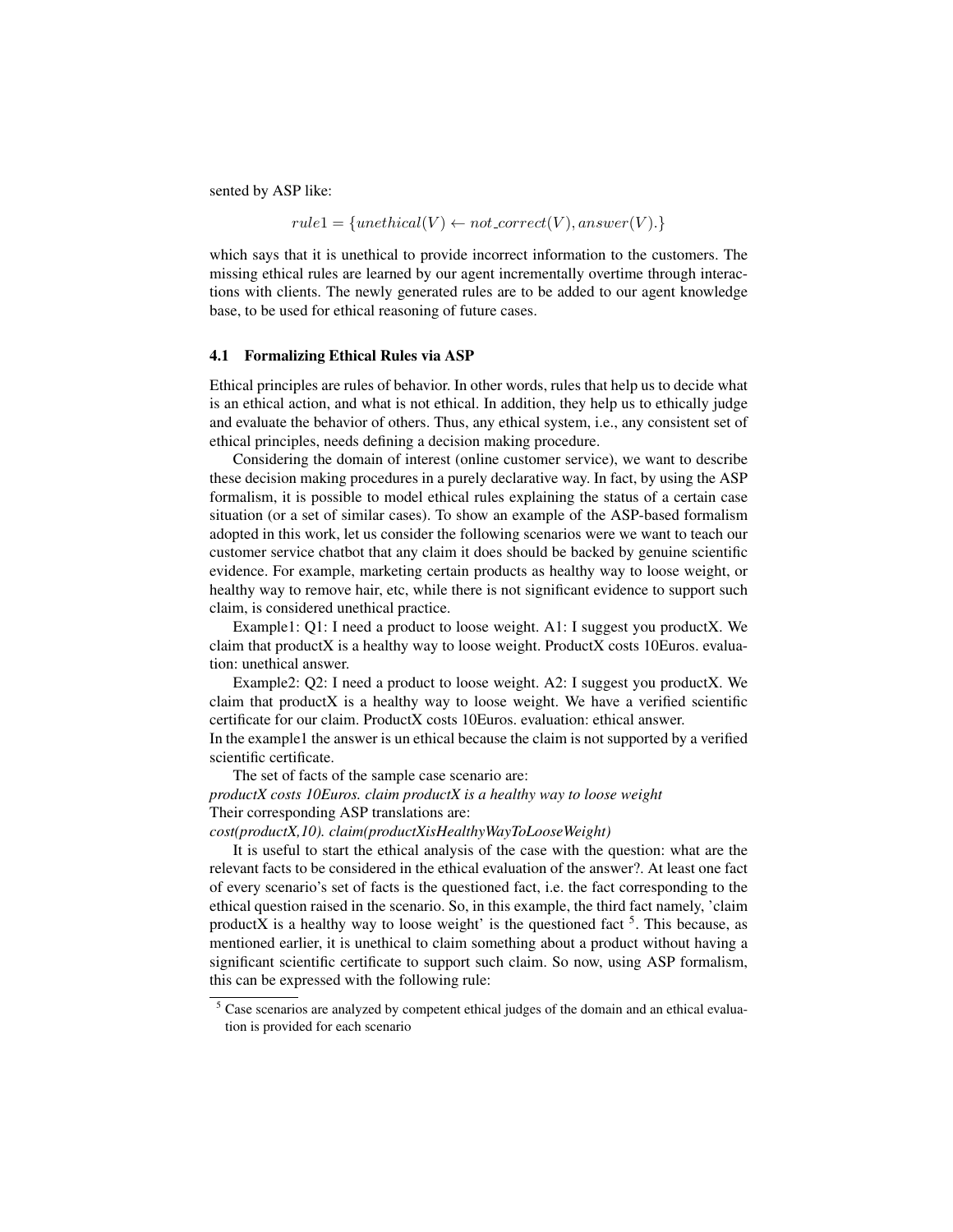$unethical(A) \leftarrow answer(A), claim(A), not verified certificate(A).$ 

The above rule represents the knowledge that the predicate  $unethical(A)$ , denoting that an answer  $A$  is unethical if it includes the use of a claim, and this use is not supported by a scientific certificate in this case. An answer set program  $\Pi$  containing the above rule, along with the fact

 $answer(predX is HealthyWayToLooseWeight)$ , and the fact

 $claim(productXisHealthyWayToLooseWeight)$ , and nothing says that this claim is supported by verified certificate, which can be safely assumed false in case there is no information about it, will logically entail  $()=$ ) that this answer is unethical. However, if we add the following fact in the program  $\Pi$ :

verifiedcertificate(productXisHealthyWayToLooseWeight), then the program  $\Pi$  will no longer entails unethical(productXisHealthyWayToLooseWeight). Finally to complete the evaluation program we add the rules:

 $ethical(A) \leftarrow answer(A)$ , not unethical(A).  $\leftarrow ethical(A)$ , unethical(A).

Which says that an answer is ethical if it is not known to be unethical (i.e no knowledge about the contrary), and an answer cannot be ethical and unethical at the same time.

Assume to add the following definition of the *verifiedcertificate*( $A$ ) predicate:

 $-verified certificate(A) \leftarrow answer(A), not verified certificate(A).$  $\leftarrow verifiedcertlicate(A), -verifiedcertlicate(A).$ 

which says that an answer is not supported with a verified certificate if it is not known to be supported with a verified certificate. The program  $\Pi$  will have the following answer set (model):

 $M_1 = \{claim(preductX is Health y Way To LooseWeight),$  $answer(preductX is Health y Way To LooseWeight),$  $-$  verifiedcertificate(productXisHealthyWayToLooseWeight),  $unethical (product X is Health y Way To LooseWeight)$ }

#### 4.2 Learning ASP Ethical Rules from Interactions with Users

During the training phase, the trainer enters a series of sentences in the form of requests and responses through the keyboard simulating a customer service chat point conversation, along with the ethical evaluation of the responses in each scenario. The first step is to convert the natural language sentences into the syntax of ASP. The system remembers the facts about the narratives given by the trainer and learns to form ethical evaluation rules according to the facts given in the story context  $(C)$  and background knowledge (*B*). For learning the ethical rules (*H*) needed for dictating the ethical behavior of our agent, we use the state of the art ILP tool ILED [27] . In the test phase, the agent uses both *B & H* to respond to the client request avoiding unethical practices. The goal is to recognize unethical responses from combinations of case' facts.

To do so, the trainer will provide the system with different positive and negative examples; table 2 demonstrate the learning process. The system will start constructing hypotheses from the first available case (c1). A generated hypothesis (rule) will be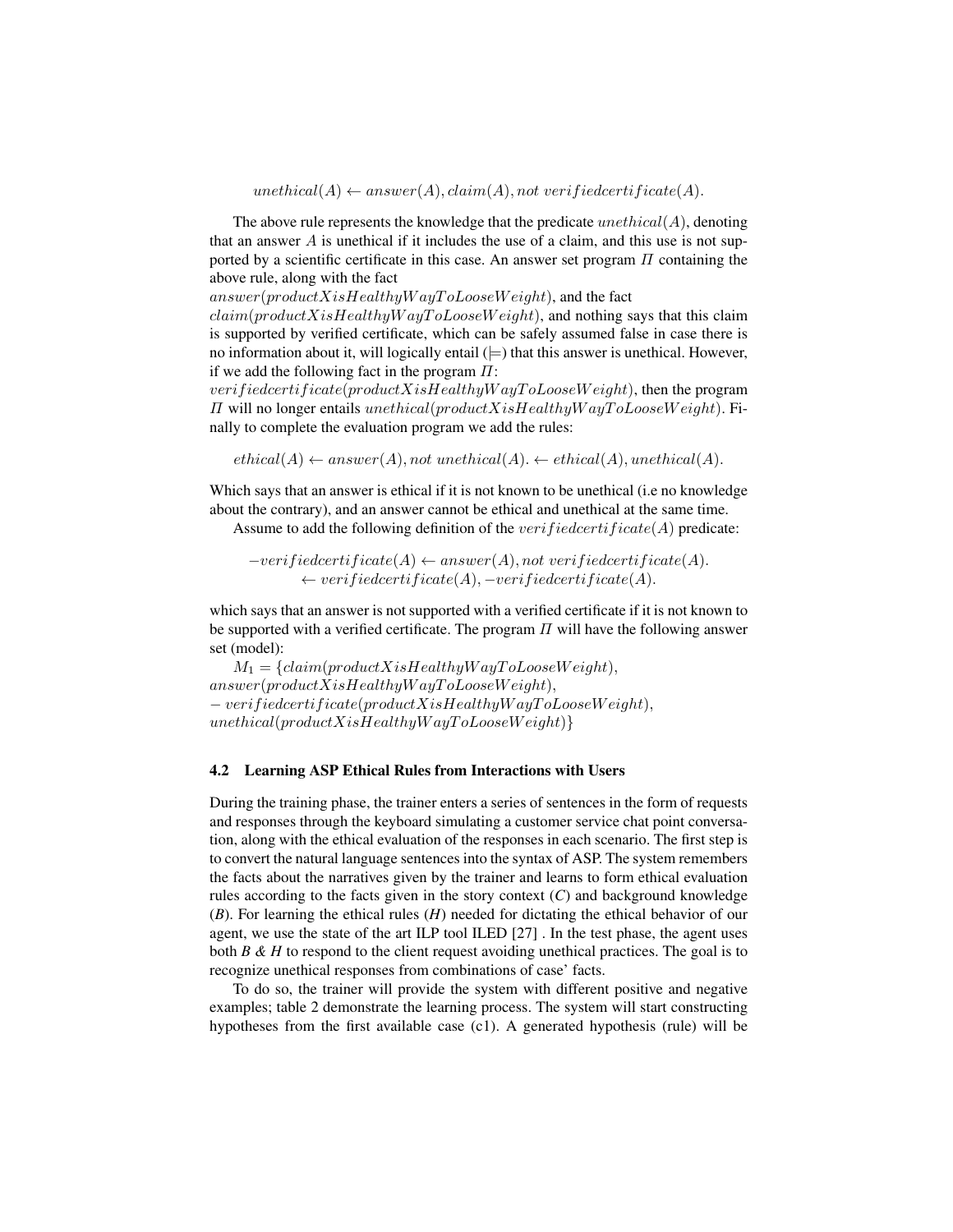added to the agent knowledge base. When a new case (c2) arrives, the system will check whether the new case is covered by the running hypothesis. If not, it will start the revision process to update the running hypothesis (rule) to a new rule that cover the new case (see table 2). Table 1 shows the background knowledge and the mode declarations serving as patterns for restricting the hypotheses search space. For more details about our approach the reader may refer to [21, 20].

| Input(B,M)                              |                                               |
|-----------------------------------------|-----------------------------------------------|
| <b>Mode Declaration M</b>               | <b>Background Knowledge B</b>                 |
| modeh(unethical(+answer)).              | $not claim(X) \leftarrow$                     |
| modeb(claim(+answer)).                  | not claim $(X)$ , answer $(X)$ .              |
| modeb(notclaim(+answer)).               | $not verifiedcertificate(X) \leftarrow$       |
| modeb(verifiedcertificate(+answer)).    | not verifiedcertificate $(X)$ , claim $(X)$ . |
| modeb(notverifiedcertificate(+answer)). |                                               |
|                                         | $T = 1.1$                                     |

Table 1. Example: ILED input (B and M)

# 5 Discussion and Conclusion

In the context of many application domains and a fortiori in domains involving ethical aspects, it is crucial that systems' decisions are transparent and comprehensible and in consequence trustworthy. Comprehensibility is one of the main features that distinguish logic-based representations from those proper of statistical ML. Logic programs are comprehensible by humans, and they have a well-defined declarative and operational semantics.

Providing explanations to system's decisions is fundamentally linked to its reliability and trustworthiness. A sound explanation guarantees that the correlations extracted by the algorithm from the data are causal relations that have sense in the considered system. Logic Programming is able to model causality which is crucial especially for ethical reasoning.

The ethical agent mentioned in section 4 consists of a set of modules [22, 19]. The ethical reasoning module is nothing but an ASP module, consisting of a set of ASP rules and facts describing the ontology of the domain (facts and initial general ethical rules of the domain encoded deductively using ASP), in addition to the newly learned rules. When this agent is affronted with a new case scenario, the case facts are extracted and added to the ASP-reasoner knowledge base. Then, an ASP-solver will output a model (answer set). This model includes the ethical evaluation result as well as the cause of this result, in other words, the justification for the conclusion computed by the ethical agent. Going back to subsection 4.1, the output (the model) given by the solver says that the answer of the chat agent is 'unethical' in the illustrated case scenario. The output model contains other facts, these facts are the cause for this evaluation. This result is shown to the user [22].

The interface which shows the evaluation results to the user has been recently extended to explicitly show the justification/explanation behind this evaluation extracted from the answer set, as for example:

Result: unethical answer healthy way to loose weight productX.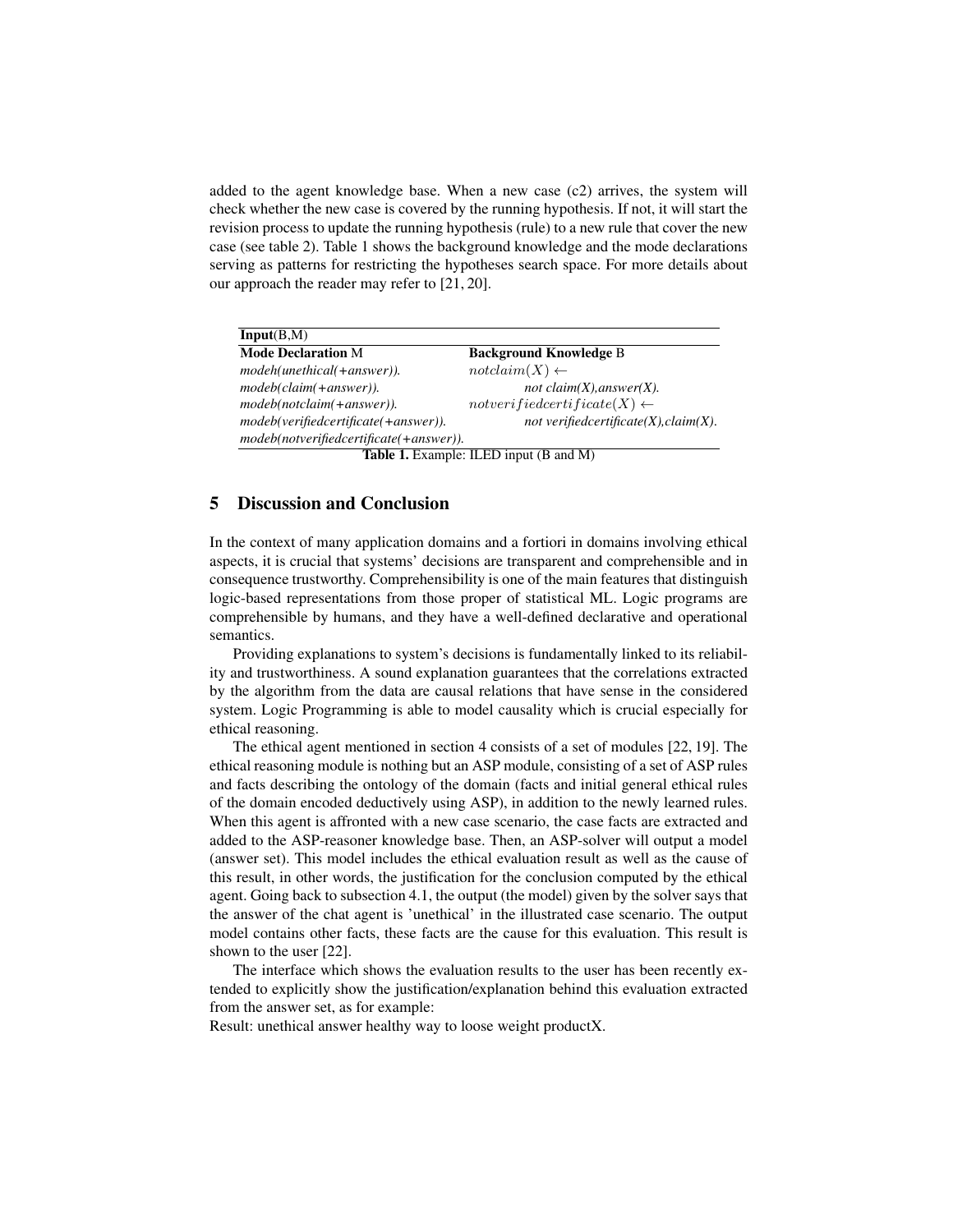Justification: because you claim healthy way to loose weight productX, and no verified certificate to healthy way to loose weight productX.

In fact, the ASP-program models contain both the output and the justification for the given output, which can be easily shown to the user. No further processing is in required to generate the explanations for the users, as such explanations are already part of the output model.

ILP, as a logic-based ML paradigm which induces logic programs from data, has shown a great potential for addressing limitations of standard ML approaches concerning opaqueness, poor generalization, and need for a huge quantity of training data. ILP complements deductive programming approaches [9, 30]. In cases where it is hard for human inductive reasoning to syntheses a specific algorithm details, ILP can be used to induce program candidates from user-provided data or test cases [48]. ILP does not require huge amounts of training examples such as other (statistical) Machine Learning methods and produces interpretable results, that means a set of rules which can be analyzed and adjusted if necessary. So, ILP appears to be a suitable and promising technique for implementing machine ethics, where scarcity of examples is one of the main challenges, and comprehensibility of the output is indispensable.

Combining logic-based representation and logic-based learning for modeling ethical agents, as done in our aforementioned work, provides many advantages: increases the reasoning capability of agents; promotes the adoption of hybrid strategies that allow both top-down design and bottom-up learning via context-sensitive adaptation of models of ethical behavior; allows the generation of rules with valuable expressive and explanatory power, thus equipping agents with the capacity to make ethical decisions, and to explain the reasons behind these decisions.

In our opinion and for the sake of transparency, ethical decision-making and judgment should however be guided by explicit ethical rules determined by competent judges or ethicists, or generated automatically but approved through consensus of ethicists. Machine learning models should follow an explainability-by-design approach able to provide explanations to users, together with adoption of and regulatory bodies as a requirement from the very beginning of the life cycle of the product. This becomes critical especially when personal data are involved or when the system can cause harm or violations to fundamental rights of users.

In conclusion, we believe that logic-based approaches, which are inherently-interpretable, have a great potential for implementing ethical machines, avoiding the potential problems caused by black-box ML models. This especially in consideration of the recent advances in Inductive Logic Programming [17] which puts it in a position to substitute black-box machine learning, particularly in critical applications. An interesting immediate future direction for our work is in fact the exploitation of the results of [29] which proposes a new tool, ILASP, for learning ASP program fragments.

## References

1. Anderson, M., Anderson, S.L.: ETHEL: toward a principled ethical eldercare system. In: AI in Eldercare: New Solutions to Old Problems, Papers from the 2008 AAAI Fall Symposium, Arlington, Virginia, USA, November 7-9, 2008. AAAI Technical Report, vol. FS-08-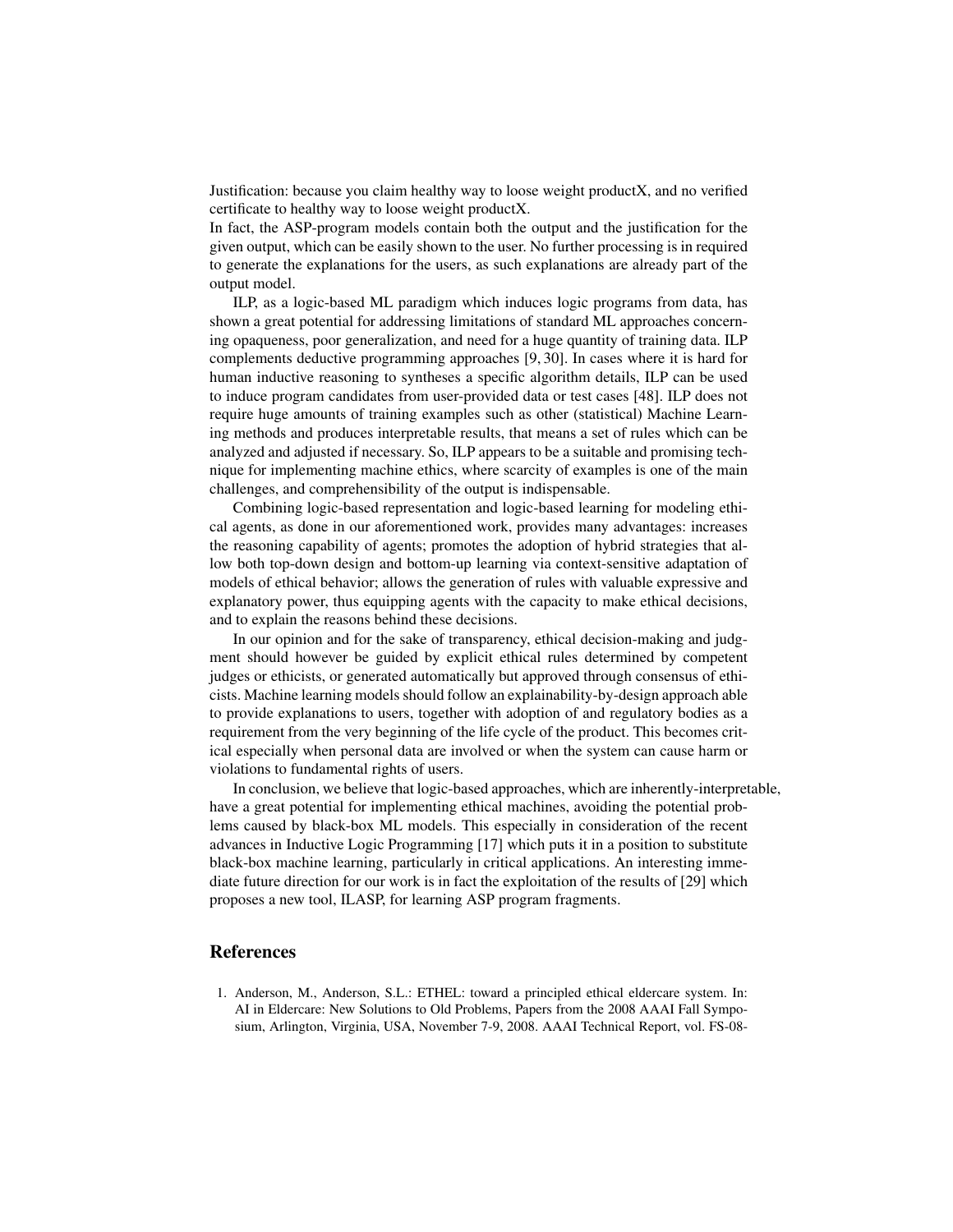| window w1                                                                         |                                                |
|-----------------------------------------------------------------------------------|------------------------------------------------|
| Facts                                                                             | Conclusion                                     |
| answer(healthyWayToRemoveHairproduct3).<br>claim(healthyWayToRemoveHairproduct3). | unethical(healthyWayToRemoveHairproduct3).     |
| notverifiedcertificate(healthyWayToRemoveHairproduct3).                           |                                                |
| <b>Kernal Set</b>                                                                 | <b>Variabilized Kernal Set</b>                 |
| unethical(healthyWayToRemoveHairproduct3) $\leftarrow$                            | $K1 =$ unethical(V) $\leftarrow$               |
| answer(healthyWayToRemoveHairproduct3),                                           | $answer(V)$ ,                                  |
| claim(healthyWayToRemoveHairproduct3).                                            | $claim(V)$ .                                   |
| notverifiedcertificate(healthyWayToRemoveHairproduct3).                           | notverifiedcertificate(V).                     |
| <b>Running Hypothesis</b>                                                         | <b>Support Set</b>                             |
| $H1$ = unethical(V) $\leftarrow$ answer(V).                                       | $H1.support = \{K1\}$                          |
| window $w2$                                                                       |                                                |
| Facts                                                                             | <b>Conclusion</b>                              |
| answer(healthyWayToLooseWeightproduct1).                                          | unethical(healthyWayToLooseWeightproduct1).    |
| claim(healthyWayToLooseWeightproduct1)                                            |                                                |
| notverifiedcertificate(healthyWayToLooseWeightproduct1)                           |                                                |
| <b>Kernal Set</b>                                                                 | <b>Variabilized Kernal Set</b>                 |
| unethical(healthyWayToLooseWeightproduct1) $\leftarrow$                           | $K2=$ unethical(X1) $\leftarrow$               |
| answer(healthyWayToLooseWeightproduct1),                                          | answer(X1),                                    |
| claim(healthyWayToLooseWeightproduct1),                                           | claim(X1),                                     |
| notverifiedcertificate(healthyWayToLooseWeightproduct1).                          | notverifiedcertificate(X1).                    |
| Running Hypothesis: Remains unchanged                                             | Support Set: $H2.\text{supp} = \{K1, K2\}$     |
| window $\overline{w3}$                                                            |                                                |
| <b>Facts</b>                                                                      | <b>Conclusion</b>                              |
| answer(healthyWayToLooseWeightproduct2).                                          | notunethical(healthyWayToLooseWeightproduct2). |
| notclaim(healthyWayToLooseWeightproduct2)                                         |                                                |
| verifiedcertificate(healthyWayToLooseWeightproduct2)                              |                                                |
| <b>Revised Hypothesis</b>                                                         | <b>Support Set</b>                             |
| $H3=$ unethical(X1) $\leftarrow$ answer(X1),                                      | $H3.\text{supp} = \{K1, K2\}$                  |
| notverifiedcertificate(X1).                                                       |                                                |
| window w4                                                                         |                                                |
| Facts                                                                             | <b>Conclusion</b>                              |
| answer(healthyWayToLooseWeightproduct4).                                          | notunethical(healthyWayToLooseWeightproduct4). |
| claim(healthyWayToLooseWeightproduct4)                                            |                                                |
| verifiedcertificate(healthyWayToLooseWeightproduct4)                              |                                                |
| <b>Running Hypothesis: Remains unchanged</b>                                      | Support Set: $H4.\text{supp} = \{K1, K2\}$     |
| window $w5$                                                                       |                                                |
| Facts                                                                             | <b>Conclusion</b>                              |
| answer(healthyWayToRemoveHairproduct5).                                           | notunethical(healthyWayToRemoveHairproduct5).  |
| notclaim(healthyWayToRemoveHairproduct5).                                         |                                                |
| notverifiedcertificate(healthyWayToRemoveHairproduct5).                           |                                                |
| <b>Revised Hypothesis</b>                                                         | <b>Support Set</b>                             |
| $H5$ = unethical(X1) $\leftarrow$ answer(X1),                                     | $H5.support = \{K1, K2\}$                      |
| notverifiedcertificate(X1),claim(X1).                                             |                                                |

Table 2. Example: Input examples and output theory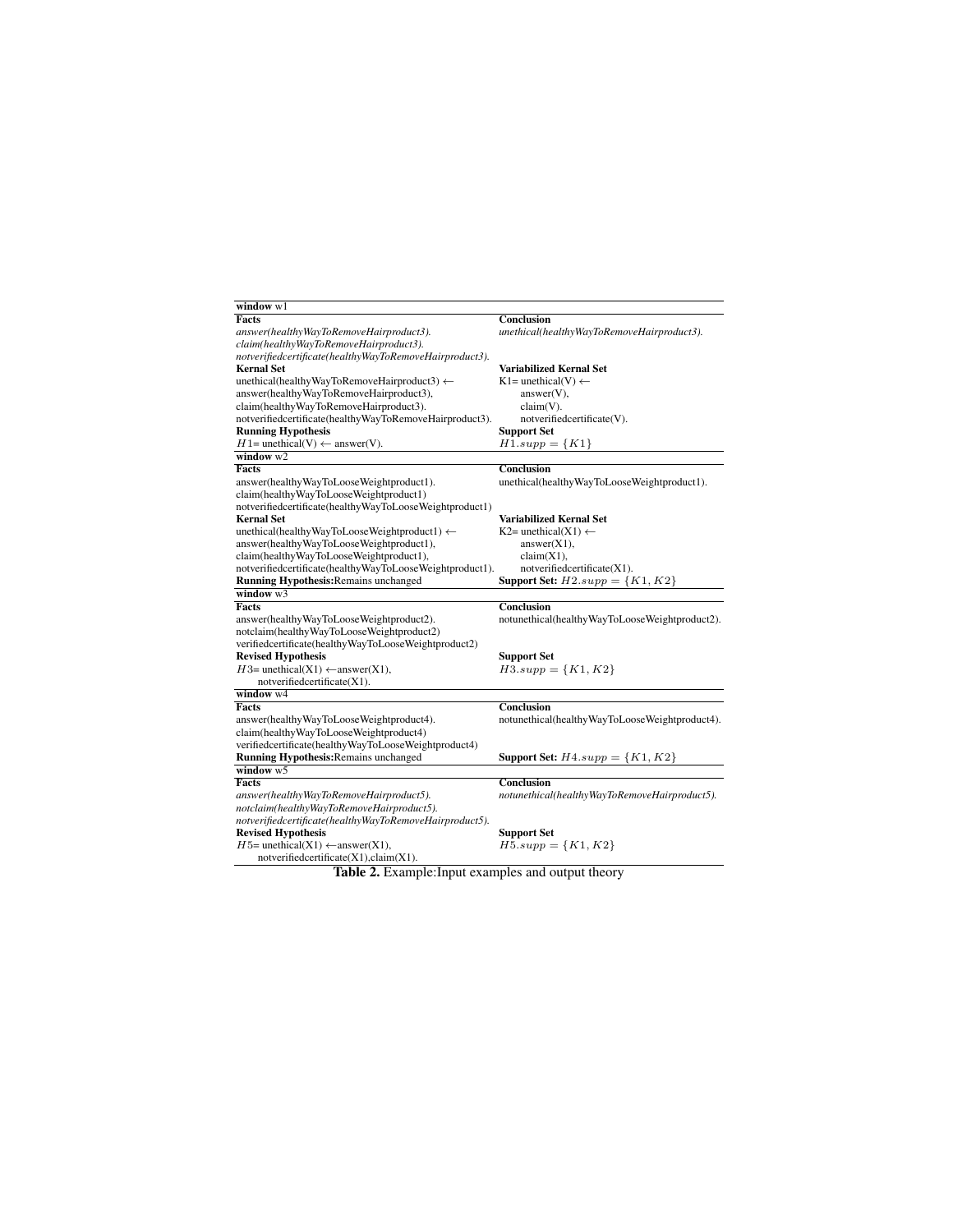02, pp. 4–11. AAAI (2008), http://www.aaai.org/Library/Symposia/Fall/  $fs08-02.$ php

- 2. Anderson, M., Anderson, S.L.: Geneth: A general ethical dilemma analyzer. In: Proceedings of the Twenty-Eighth AAAI Conference on Artificial Intelligence, July 27 -31, 2014, Quebec ´ City, Quebec, Canada. pp. 253–261. AAAI Press (2014). https://doi.org/10.1515/pjbr-2018- ´ 0024
- 3. Anderson, M., Anderson, S.L., Armen, C.: Towards machine ethics. In: AAAI-04 workshop on agent organizations: theory and practice, San Jose, CA (2004)
- 4. Anderson, M., Anderson, S.L., Armen, C.: Medethex: Toward a medical ethics advisor. In: Caring Machines: AI in Eldercare, Papers from the 2005 AAAI Fall Symposium, Arlington, Virginia, USA, November 4-6, 2005. AAAI Technical Report, vol. FS-05-02, pp. 9–16. AAAI Press (2005), https://www.aaai.org/Library/Symposia/Fall/ fs05-02.php
- 5. Arkoudas, K., Bringsjord, S., Bello, P.: Toward ethical robots via mechanized deontic logic. In: AAAI Fall Symposium on Machine Ethics. pp. 17–23 (2005)
- 6. Atkinson, K., Bench-Capon, T.J.M.: Addressing moral problems through practical reasoning. In: Deontic Logic and Artificial Normative Systems, 8th International Workshop on Deontic Logic in Computer Science, DEON 2006, Utrecht, The Netherlands, July 12-14, 2006, Proceedings. Lecture Notes in Computer Science, vol. 4048, pp. 8–23. Springer (2006). https://doi.org/10.1007/11786849<sub>-4</sub>
- 7. Beauchamp, T.L., Childless, J.F.: Principles of biomedical ethics. International Clinical Psychopharmacology 6(2), 129–130 (1991). https://doi.org/10.1001/jama.1984.03340360075041
- 8. Berreby, F., Bourgne, G., Ganascia, J.: A declarative modular framework for representing and applying ethical principles. In: Proceedings of the 16th Conference on Autonomous Agents and MultiAgent Systems, AAMAS 2017, São Paulo, Brazil, May 8-12, 2017. pp. 96-104. ACM (2017), http://dl.acm.org/citation.cfm?id=3091145
- 9. Bodík, R., Torlak, E.: Synthesizing programs with constraint solvers. In: Computer Aided Verification - 24th International Conference, CAV 2012, Berkeley, CA, USA, July 7-13, 2012 Proceedings. Lecture Notes in Computer Science, vol. 7358, p. 3. Springer (2012). https://doi.org/10.1007/978-3-642-31424-7 3
- 10. Gerhard Brewka, Thomas Eiter and Miroslaw Truszczynski (eds.) Answer Set Programming: Special Issue. AI Magazine, 3(3) (2016)
- 11. Bringsjord, S., Arkoudas, K., Bello, P.: Toward a general logicist methodology for engineering ethically correct robots. IEEE Intelligent Systems 21(4), 38-44 (2006), https: //doi.org/10.1109/MIS.2006.82
- 12. Chollet, F.: On the measure of intelligence. CoRR abs/1911.01547 (2019), http:// arxiv.org/abs/1911.01547
- 13. Cointe, N., Bonnet, G., Boissier, O.: Ethical judgment of agents' behaviors in multi-agent systems. In: Proceedings of the 2016 International Conference on Autonomous Agents & Multiagent Systems, Singapore, May 9-13, 2016. pp. 1106–1114. ACM (2016), http:// dl.acm.org/citation.cfm?id=2937086
- 14. Conitzer, V., Sinnott-Armstrong, W., Borg, J.S., Deng, Y., Kramer, M.: Moral decision making frameworks for artificial intelligence. In: Singh, S.P., Markovitch, S. (eds.) Proceedings of the Thirty-First AAAI Conference on Artificial Intelligence, February 4-9, 2017, San Francisco, California, USA. pp. 4831–4835. AAAI Press (2017), http://aaai.org/ ocs/index.php/AAAI/AAAI17/paper/view/14651
- 15. Corapi, D., Russo, A., Lupu, E.: Inductive logic programming as abductive search. In: Technical Communications of the 26th International Conference on Logic Programming, ICLP 2010, July 16-19, 2010, Edinburgh, Scotland, UK. LIPIcs, vol. 7, pp. 54–63. Schloss Dagstuhl - Leibniz-Zentrum fuer Informatik (2010)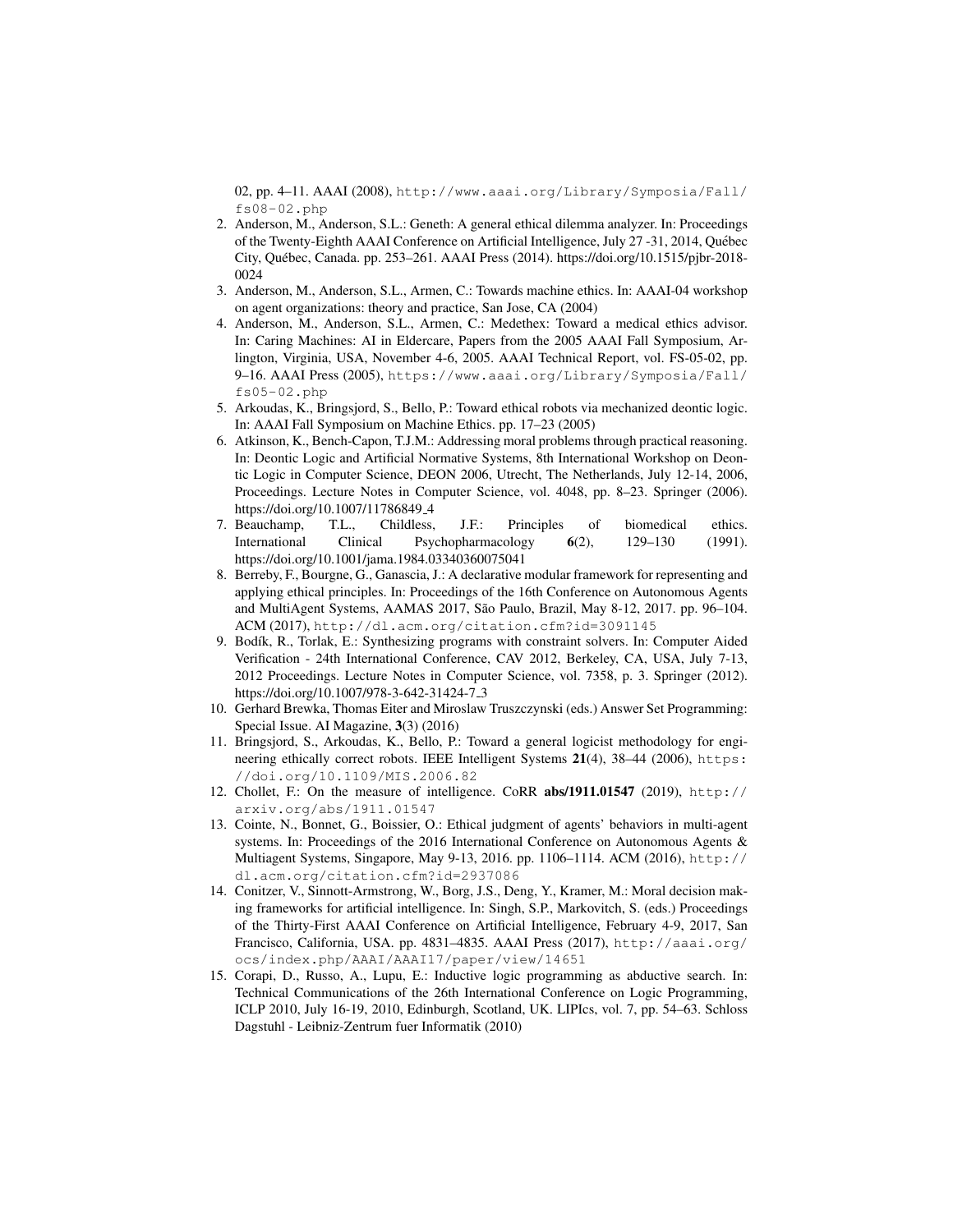- 16. Corapi, D., Russo, A., Lupu, E.: Inductive logic programming in answer set programming. In: Inductive Logic Programming - 21st International Conference, ILP 2011, Windsor Great Park, UK, July 31 - August 3, 2011, Revised Selected Papers. Lecture Notes in Computer Science, vol. 7207, pp. 91–97. Springer (2012)
- 17. Cropper, A., Dumancic, S., Muggleton, S.H.: Turning 30: New ideas in inductive logic programming. In: Proceedings of the Twenty-Ninth International Joint Conference on Artificial Intelligence, IJCAI 2020. pp. 4833–4839. ijcai.org (2020). https://doi.org/10.24963/ijcai.2020/673
- 18. Dyoub, A., Costantini, S., Gasperis, G.D.: Answer set programming and agents. Knowledge Eng. Review 33, e19 (2018). https://doi.org/10.1017/S0269888918000164
- 19. Dyoub, A., Costantini, S., Lisi, F.A.: An approach towards ethical chatbots in customer service. In: Proceedings of the 6th Italian Workshop on Artificial Intelligence and Robotics co-located with the XVIII International Conference of the Italian Association for Artificial Intelligence (AI\*IA 2019), Rende, Italy, November 22, 2019. CEUR Workshop Proceedings, vol. 2594, pp. 1–5. CEUR-WS.org (2019), http://ceur-ws.org/Vol-2594
- 20. Dyoub, A., Costantini, S., Lisi, F.A.: Learning Answer Set Programming Rules for Ethical Machines. In: Proceedings of the Thirty Fourth Italian Conference on Computational Logic-CILC, June 19-21, 2019, Trieste, Italy. CEUR-WS.org (2019), http://ceur-ws.org/ Vol-2396/
- 21. Dyoub, A., Costantini, S., Lisi, F.A.: Towards an ILP application in machine ethics. In: Inductive Logic Programming - 29th International Conference, ILP 2019, Plovdiv, Bulgaria, September 3-5, 2019, Proceedings. Lecture Notes in Computer Science, vol. 11770, pp. 26– 35. Springer (2019). https://doi.org/10.1007/978-3-030-49210-6
- 22. Dyoub, A., Costantini, S., Lisi, F.A., Gasperis, G.D.: Demo paper: Monitoring and evaluation of ethical behavior in dialog systems. In: Advances in Practical Applications of Agents, Multi-Agent Systems, and Trustworthiness. The PAAMS Collection - 18th International Conference, PAAMS 2020, L'Aquila, Italy, October 7-9, 2020, Proceedings. Lecture Notes in Computer Science, vol. 12092, pp. 403–407. Springer (2020). https://doi.org/10.1007/978- 3-030-49778-1 35
- 23. Ganascia, J.G.: Modelling ethical rules of lying with answer set programming. Ethics and information technology 9(1), 39–47 (2007). https://doi.org/10.1007/s10676-006-9134-y
- 24. Gelfond, M., Lifschitz, V.: The stable model semantics for logic programming. In: Kowalski, R., Bowen, K. (eds.) Proc. of the 5th Intl. Conf. and Symposium on Logic Programming. pp. 1070–1080. MIT Press (1988)
- 25. Gensler, H.J.: Formal Ethics. Psychology Press (1996)
- 26. Horty, J.F.: Agency and deontic logic. Oxford University Press (2001)
- 27. Katzouris, N., Artikis, A., Paliouras, G.: Incremental learning of event definitions with inductive logic programming. Machine Learning 100(2-3), 555–585 (2015). https://doi.org/10.1007/s10994-015-5512-1
- 28. Law, M., Russo, A., Broda, K.: Iterative learning of answer set programs from context dependent examples. TPLP 16(5-6), 834–848 (2016)
- 29. Law, M., Russo, A., Broda, K.: The ILASP system for inductive learning of answer set programs. CoRR abs/2005.00904 (2020), https://arxiv.org/abs/2005.00904
- 30. Manna, Z., Waldinger, R.J.: A deductive approach to program synthesis. ACM Trans. Program. Lang. Syst. 2(1), 90–121 (1980). https://doi.org/10.1145/357084.357090
- 31. Marcus, G.: Deep learning: A critical appraisal. CoRR abs/1801.00631 (2018), http:// arxiv.org/abs/1801.00631
- 32. MCGOUGH, M.: How bad is Sacramento's air, exactly? Google results appear at odds with reality, some say. Sacramento Bee (2018), https://www.sacbee.com/news/ california/fires/article216227775.html